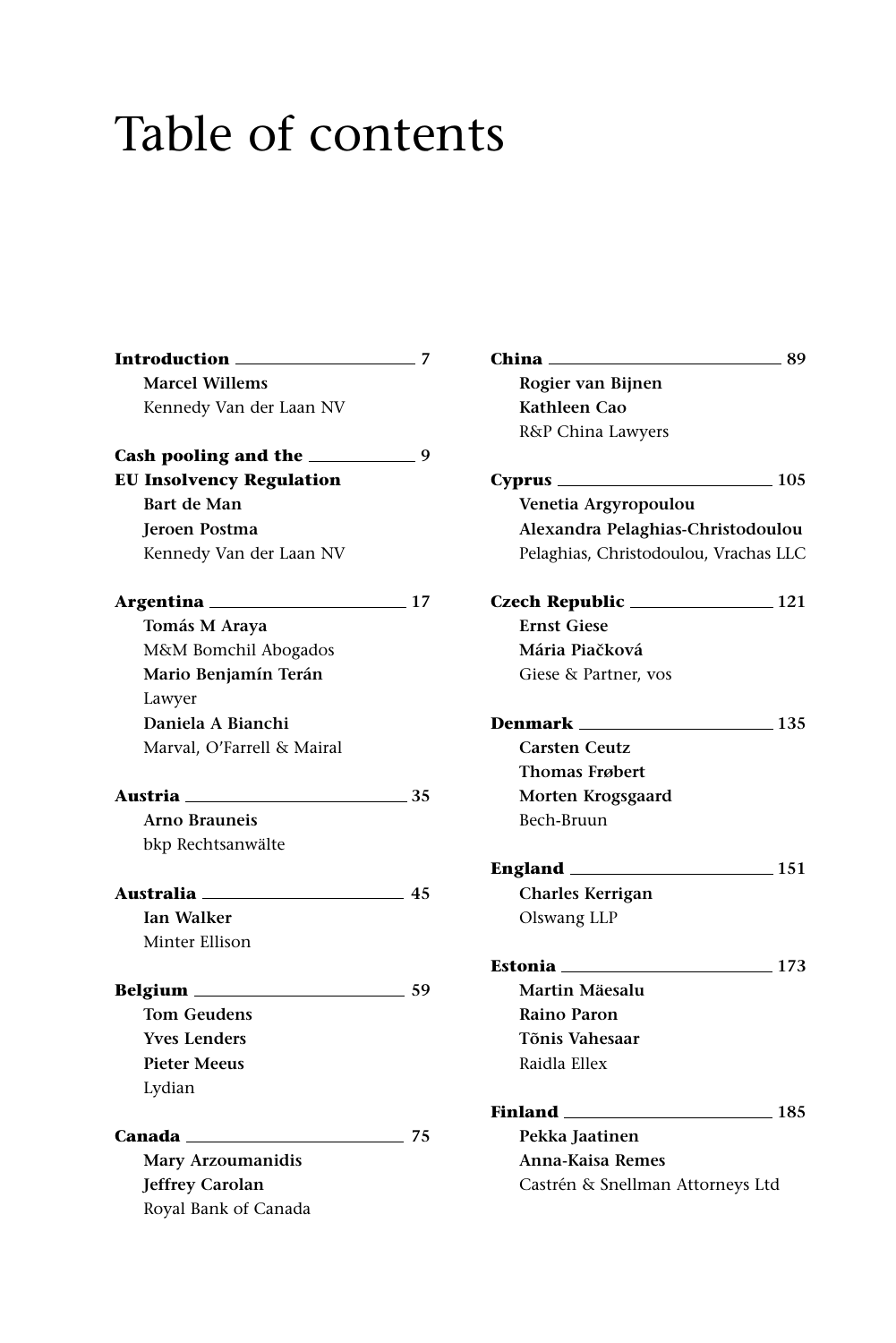| France ______                    | 199          | Lithuania ____             | 347             |
|----------------------------------|--------------|----------------------------|-----------------|
| Amélie Dorst                     |              | Liudgardas Maculevičius    |                 |
| Anja Droege Gagnier              |              | Rödl & Partner             |                 |
| <b>BMH</b> Avocats               |              |                            |                 |
|                                  |              |                            |                 |
|                                  | 213          | <b>Franz Fayot</b>         |                 |
| Daniela Mader                    |              | <b>Laurent Fisch</b>       |                 |
| Kirsten Schümann-Kleber          |              | FischFayot                 |                 |
| GÖRG                             |              |                            |                 |
|                                  |              | $\sim$ 371                 |                 |
| Greece ________                  | 229          | Darío U Oscós              |                 |
| <b>Constantinos N Klissouras</b> |              | Oscós Abogados             |                 |
| Christina K Papachristopoulou    |              |                            |                 |
| KP Law Firm                      |              | Netherlands ______________ | $-379$          |
|                                  |              | <b>Marcel Willems</b>      |                 |
| Hungary _______                  | $\equiv$ 243 | Kennedy Van der Laan NV    |                 |
| Melinda Pelikán                  |              |                            |                 |
| Zsófia Polyák                    |              |                            | $\equiv$ 395    |
| János Tóth                       |              | <b>Børge Grøttjord</b>     |                 |
| <b>Wolf Theiss</b>               |              | Kari Amalie Pettersen      |                 |
|                                  |              | Grette DA                  |                 |
| Ireland ________                 | $\sim 257$   |                            |                 |
| Daragh Bohan                     |              | Portugal                   | 417             |
| Frank Flanagan                   |              | Miguel de Avillez Pereira  |                 |
| Mayson Hayes & Curran            |              | Gómez-Acebo & Pombo        |                 |
|                                  |              | Hugo Teixeira              |                 |
|                                  | 281          | Abreu Advogados            |                 |
| <b>Flavio A Acerbi</b>           |              |                            |                 |
| $5$ Lex                          |              | South Korea ________       | $\frac{429}{ }$ |
| Silvio Cavallo                   |              | Sang-Jin Ahn               |                 |
| Domenico Gioia                   |              | Keum-Ho Lee                |                 |
| Paolo Manganelli                 |              | <b>Steve Sunghwa Song</b>  |                 |
| Paul Hastings                    |              | Kim and Chang              |                 |
| Cosimo Pennetta                  |              |                            |                 |
| <b>RCC</b> Lex                   |              |                            | _ 441           |
|                                  |              | Maria Luisa de Alarcón     |                 |
| Japan $\_\_\_\_\_\_\_\_\$        | 323          | Agustín Bou                |                 |
| Naoya Ariyoshi                   |              | Carlos Pol                 |                 |
| Maya Ito                         |              | Jausas                     |                 |
| Shinsuke Ushirobira              |              |                            |                 |
| Nishimura & Asahi                |              |                            | 459             |
|                                  |              | Kristina Einarsson         |                 |
| Latvia 239                       |              | <b>Mathias Winge</b>       |                 |
| Diāna Baļķena                    |              | Setterwalls                |                 |
| <b>BDO</b> Legal                 |              |                            |                 |
|                                  |              |                            |                 |